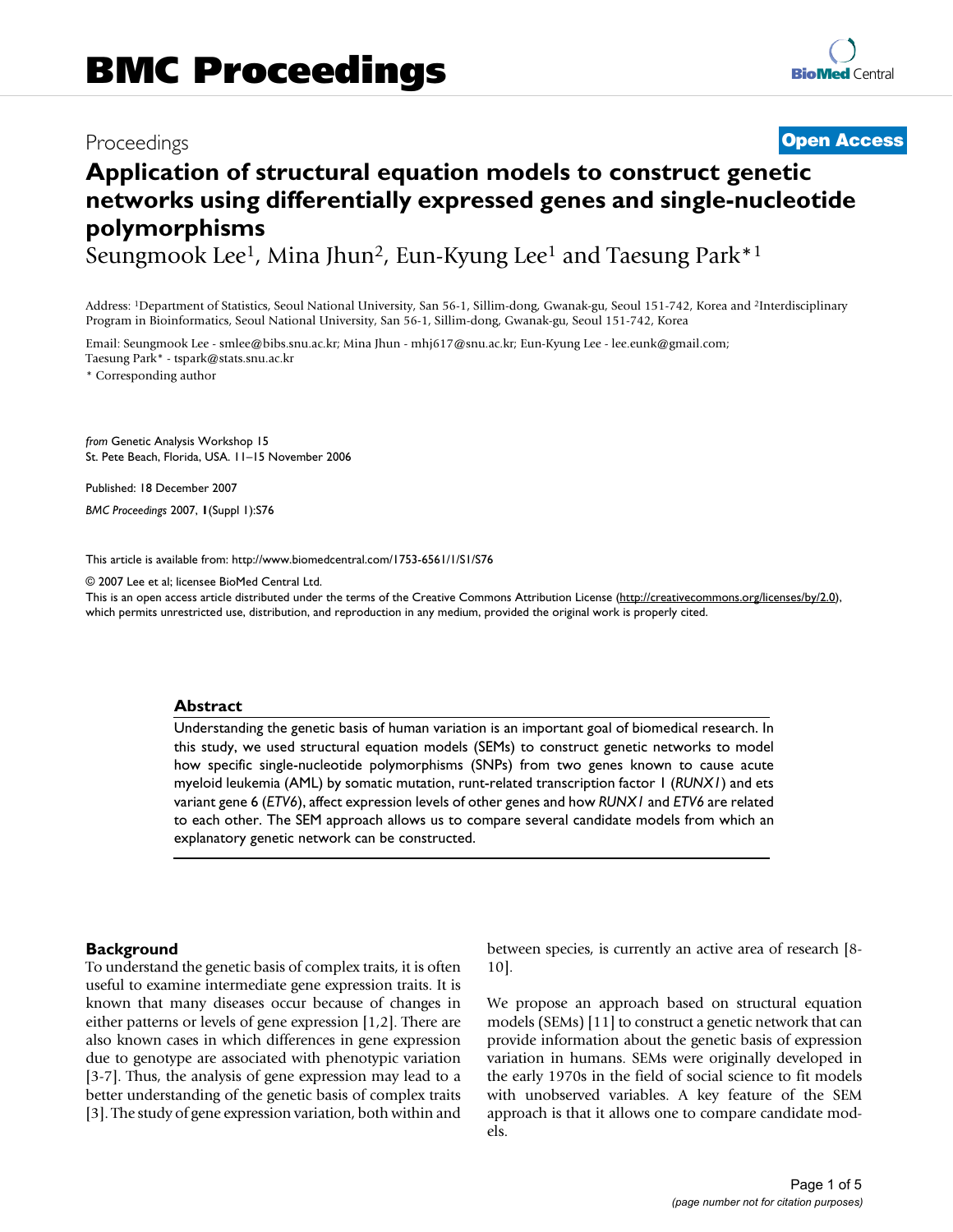In this study, we used gene expression data and SNP data provided by the Genetic Analysis Workshop 15 (GAW15). The study subjects were selected from 14, three-generation Utah families with ancestry from northern and western Europe (Utah Centre d'Etude du Polymorphisme Humain, or CEPH). Each family consisted of 14 individuals (4 grandparents, 2 parents, and 8 offspring), except for two families that had only 7 offspring (so only 13 individuals). In these families, expression levels of 8500 genes in lymphoblastoid cells were initially measured. Morley et al. [12] found that 3554 genes out of these 8500 genes showed greater variations among individuals than between replicate determinations in the same individual. Expression levels of these 3554 genes were provided to GAW15. The GAW15 genotype data contained 2882 autosomal and Xlinked single-nucleotide polymorphisms (SNPs) for each member of the 14 CEPH Utah families. The genotypes were generated by the SNP Consortium<http://snp.cshl.org/>.

We are interested in acute myeloid leukemia (AML). In this study, we focused on two known AML-related genes, runtrelated transcription factor 1 (*RUNX1*) and ets variant gene 6 (*ETV6*). Although expression levels for these two genes were not included in the GAW15 data set, we used two-way analysis of variance (ANOVA) models to find other genes that were differentially expressed depending on the genotype for SNPs within *RUNX1* and *ETV6*. Using genes selected from the ANOVA, we fitted SEMs and constructed genetic networks.

### **Methods**

#### *Selection of differentially expressed genes from SNPs*

First, we used dbSNP (Build 126) and the Online Mendelian Inheritance in Man (OMIM) FTP site of the National Center for Biotechnology Information (NCBI) to select SNPs within *RUNX1* and *ETV6*. Next, we used the following model to fit two-way ANOVA models to find differentially expressed genes for each selected SNP:

$$
\gamma_{ijk} = \mu + FAMID_i + SNP_j + FAMID * SNP_{ij} + \varepsilon_{ijk'}
$$

where  $\gamma_{ijk}$  is the expression level of the gene in the  $k^{\text{th}}$  individual with SNP genotype *j* from family *i. FAMID* and *SNP* represent the family and SNP effects, respectively, and <sup>ε</sup>*ijk* is a random error term. A gene was selected to be part of the SEM analysis if the fit of the full model was significantly better ( $p < 0.05$ ) than the model that included only overall mean and family.

#### *Structural equation models for genetic networks*

SEMs are comprehensive statistical models that allow us to test relations among observed and latent variables; in this context, we used them to construct a network of differentially expressed genes for specific polymorphisms. Latent variables are unobserved variables that are implied by the

covariance among two or more indicators. The expression levels for *RUNX1* and *ETV6* were not included in the data provided to GAW15. Because of this, and the way we selected our observed variables, we believe it is likely that the latent variables represent the level of expression of these two genes.

Path diagrams were used to describe genetic networks in a graphical manner (Figure 1). There are two types of variables used in path diagrams: observed variables (represented by rectangles) and latent variables (represented by ovals). The relationships defined in SEMs consist of two parts: relationships among the latent variables and relationships between the latent variables and the observed variables. The SEMs for our genetic networks were defined as follows:

$$
\gamma = \Lambda_{\gamma}\eta + \varepsilon,
$$
  

$$
\eta = B\eta + \zeta,
$$

where  $y$  is a vector representing the observed variables (gene expression levels);  $\eta$  is a vector of the latent variables (*RUNX1* and *ETV6* expression); Λ*y* is a matrix representing the true relationships between the gene expression levels and the gene functions; and *B* is a matrix representing the true the relationships among the latent variables. Random errors in the equations are represented by  $\varepsilon$  and  $\zeta$ . To fit this model, we used AMOS, a SEM software solution provided by SPSS [http://www.spss.com/amos/.](http://www.spss.com/amos/)

#### **Results** *SNP selection*

From the 2882 SNPs provided in the GAW15 data set, we identified six SNPs located on *RUNX1* and *ETV6* on the basis of chromosomal location. The *RUNX1* SNPs are rs882776, rs933131, and rs1892687 and the *ETV6* SNPs are rs1894307, rs1573612, and rs916041.

Although we selected SNPs based solely on physical position, we expect that *RUNX1* and *ETV6* are co-regulated and are involved in the regulation of additional genes. We constructed the SEMs after identifying genes apparently regulated by these six SNPs.

### *Construction of a genetic network for differentially expressed genes using SEMs*

From our ANOVA analyses, we identified nine differentially expressed genes associated with the RUNX1 SNPs: translocation associated membrane protein 1 (*TRAM1*); gamma isoform (*PPP2R5C*); beta-2-microglobulin (*B2M*); aminoadipate-semialdehyde dehydrogenase-phosphopantetheinyl transferase (*AASDHPPT*); interferon-induced protein with tetratricopeptide repeats 5 (*IFIT5*); transmembrane emp24 domain trafficking protein 2 (*TMED2*); ATPase, H+ transporting V0 subunit E isoform 2-like (rat)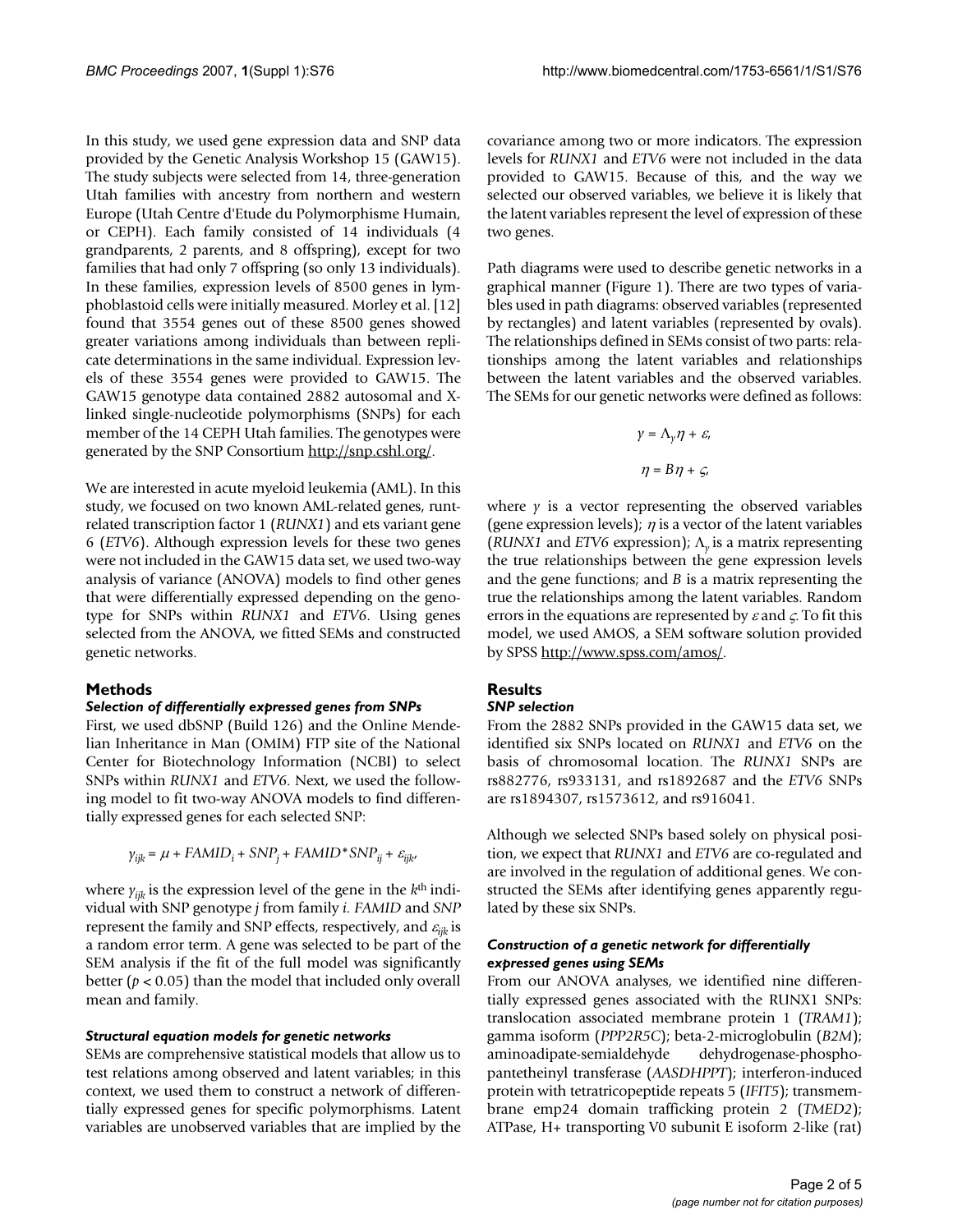

Diagram of SEMs for constructing genetic structures.

(*ATP6V0E2L*); RNA binding motif protein 8A (*RBM8A*); and *NMD3* homolog (*NMD3*). Similarly, we identified three genes with expression correlated to the *ETV6* SNPs: recombining binding protein suppressor of hairless (*RBP-SUH*); paired immunoglobin-like type 2 receptor beta (*PILRB*); and WD repeat domain 61 (*WDR61*). Figure 2 shows the box plots of expression levels for these 12 selected genes.

First, we applied confirmatory factor analysis [11] to validate the use of these 12 differentially expressed genes in our SEM. Then, we added the relation between the latent variables and fitted the general SEMs.

To construct the genetic network, we treated *RUNX1* and *ETV6* as latent variables and all genes with expression values as observed variables. We considered SEMs where both *RUNX1* and *ETV6* could control any of the 12 expressed genes.

We fitted various SEMs to the data, as shown in Figure 1. Model 1 assumes that there is a correlation between the two latent variables and Models 2 and 3 assume that there is a one-sided causal relationship between them. Model 4 is a second-order factor model in which the latent variables directly influencing the observed variables may be influenced by other latent variables that need not have direct effects on the observed variables [11]. Finally, Model 5 assumes that there are mutual causal relationships between the two latent variables.

Table 1 shows goodness-of-fit measures for the five models. The goodness-of-fit index (GFI) measures the relative differences between data and estimated values obtained from a model, while the adjusted GFI (AGFI) adjusts the GFI according to the degrees of freedom. If these two measures are close to 1, we conclude that the model fits the data well. Smaller root mean square residuals (RMRs) indicate betterfitting models. The Akaike information criterion (AIC) is a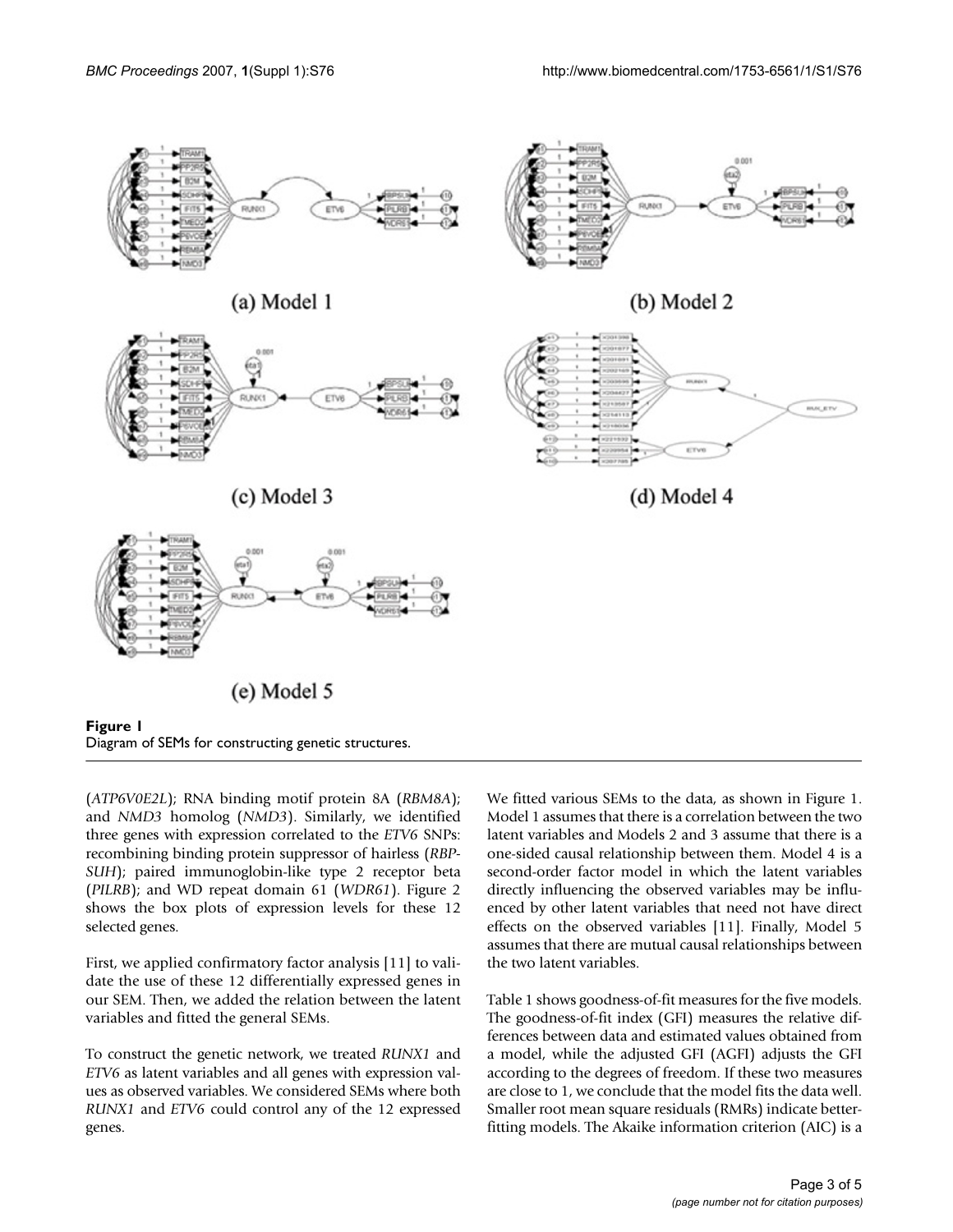

well-known measure that can be used for the model comparison. A smaller AIC indicates a better-fitting model.

For Models 1–5, we tested, using the modification index (MI), many modified SEMs with different covariance structures for the error terms. The MI measures how much the chi-square statistic is expected to decrease if a particular constrained parameter is set free and the model is reestimated [11]. In our model fitting, we first evaluated all pair-wise error connections and chose the connection with the largest MI. Given the first connection, we then chose the best remaining possible connection, and so forth. We continued until the improvement in fit was small.

Figure 1 illustrates the models that best fit the covariance structure for the error terms. Table 1 summarizes goodness of fit measures for these models. Model 1 provided the best fit, yielding the largest GFI and AGFI and the smallest AIC. For Models 2, 3, and 5, the estimates of the error variances were negative, indicating that these models represent the so-called "Heywood cases" [11]. Model 4 provided the best result in terms of the RMR but the worst result in terms of other goodness-of-fit measures such as the AIC. Because the AIC and RMR are different measures of goodness-of-fit, they might provide inconsistent results. One advantage of the AIC is that it considers the number of parameters in the model, while the RMR does not. Thus, we selected Model 1 as the best model in terms of the AIC.

The fitted results of Model 1 are summarized in Table 2; the results show that the latent variables we believe represent *RUNX1* and *ETV6* expression are closely related to each other. The parameter relating these latent variables (Table 2) estimates the covariance between *RUNX1* and *ETV6*.

Of the 12 genes with measured expression, all three that were differentially expressed for *ETV6* showed significant connection to the latent variable representing *ETV6*. Among the nine differentially expressed genes for *RUNX1*, four – *TMED2*, *IFIT5*, *AASDHPPT*, and *TRAM1* – did not show significant control by the latent variable *RUNX1*. When we excluded these nonsignificant genes, the goodness-of-fit measures improved compared to the full Model 1 (Table 1) while the parameter estimates and significance (Table 2) remained similar to those of the full model.

### **Conclusion**

In this paper, we proposed the use of SEMs to construct genetic network models. We demonstrated this method using two genes, *RUNX1* and *ETV6*, which are well known to cause AML by somatic mutation [13]. We used SNPs in these genes to select the differentially expressed genes related to these SNPs to use as the observed variables for our SEMs. The best-fitting model indicated that, even

|  |  |  |  | Table 1: Goodness-of-fit measures for SEMs |  |  |
|--|--|--|--|--------------------------------------------|--|--|
|--|--|--|--|--------------------------------------------|--|--|

| Measure                    | $\gamma^2$ statistic | GFI   | AGFI  | <b>RMR</b> | AIC.    |
|----------------------------|----------------------|-------|-------|------------|---------|
| Model I                    | 167.902              | 0.891 | 0.757 | 0.023      | 253.902 |
| Model 1 without 4 NS genes | 58.748 (df = $26$ )  | 0.935 | 0.765 | 0.013      | 110.748 |
| Model 2                    | 194.660              | 0.876 | 0.731 | 0.031      | 278.660 |
| Model 3                    | 194.550              | 0.876 | 0.732 | 0.031      | 278.550 |
| Model 4                    | 229.415              | 0.849 | 0.690 | 0.021      | 309.415 |
| Model 5                    | 196.301              | 0.873 | 0.724 | 0.030      | 280.301 |